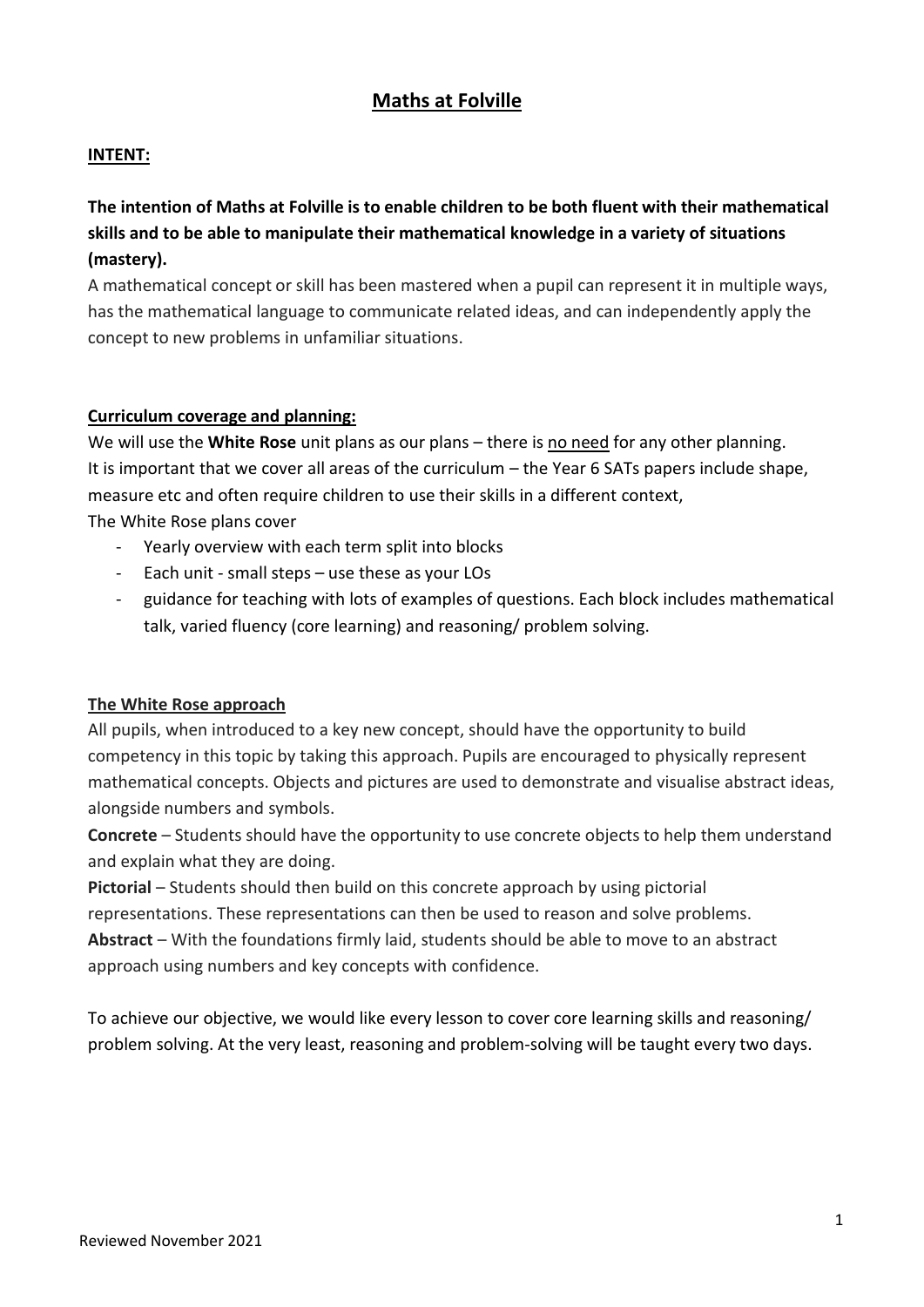## **IMPLEMENTATION:**

#### **A typical lesson would include:**

- **Date** (short date, underlined)
- **Learning objective** (underlined)

• **Warm-up** (as needed) – chosen to practise basic skills or to lead on to the main lesson. This could be done on whiteboards or in books.

• **Teacher introduction to lesson.** Lots of maths talk! Use of concrete apparatus.

• **Core Learning** – differentiated questions, not too many! You will need to have 2 versions of your lesson or 1 version with Good/ Great/ Awesome questions,

- **Reasoning and problem solving questions**  introduced and differentiated (As with core learning, these skills will need to be modelled)
- **Brain-stretcher challenge** (chosen to show mastery)

All children should have time to access the reasoning and problem solving questions. Encourage mathematical questioning – 'how do you know?' and explanation.

The majority of lessons will be on paper and stuck into the books. The children can write on the sheet or on the adjacent page. For some topics, eg area, you may want to stick in 2 sheets. For written methods, children need to get used to setting out clearly on squared paper. Children need to write 1 digit per square.

The questions can be typed or handwritten or have questions cut and pasted in.

If the lesson does not go to plan, move to appropriate questions on the board and still include core learning and reasoning/ problem solving questions at the appropriate level.

SEN – there will be a few children who cannot access your year's work. They will need separate work at their level but in a similar style.

#### **Ideas for Reasoning and Problem Solving**:

The WR unit plans have ideas for R and PS. There are a lot more on the j-drive (see resources section at the end).

#### **Times Tables:**

These are still very important! We will be continuing with Bronze/ Silver/ Gold/ Platinum. (In 2020 all Year 4 children will be tested on their times tables.)

In 2018/19 we introduced a Diamond level which tests multiplication and division times tables facts involving multiples of 10 eg. 40 x 80

#### Years 3 and 4:

In addition to the five Maths lessons a week, please spend 10-15 minutes a week practising times tables. Snappy Maths has some good ideas for chants etc.

#### Years 5 and 6:

Depending on the ability of your children, you may wish to find time to work on times tables or times tables multiplication/ division families.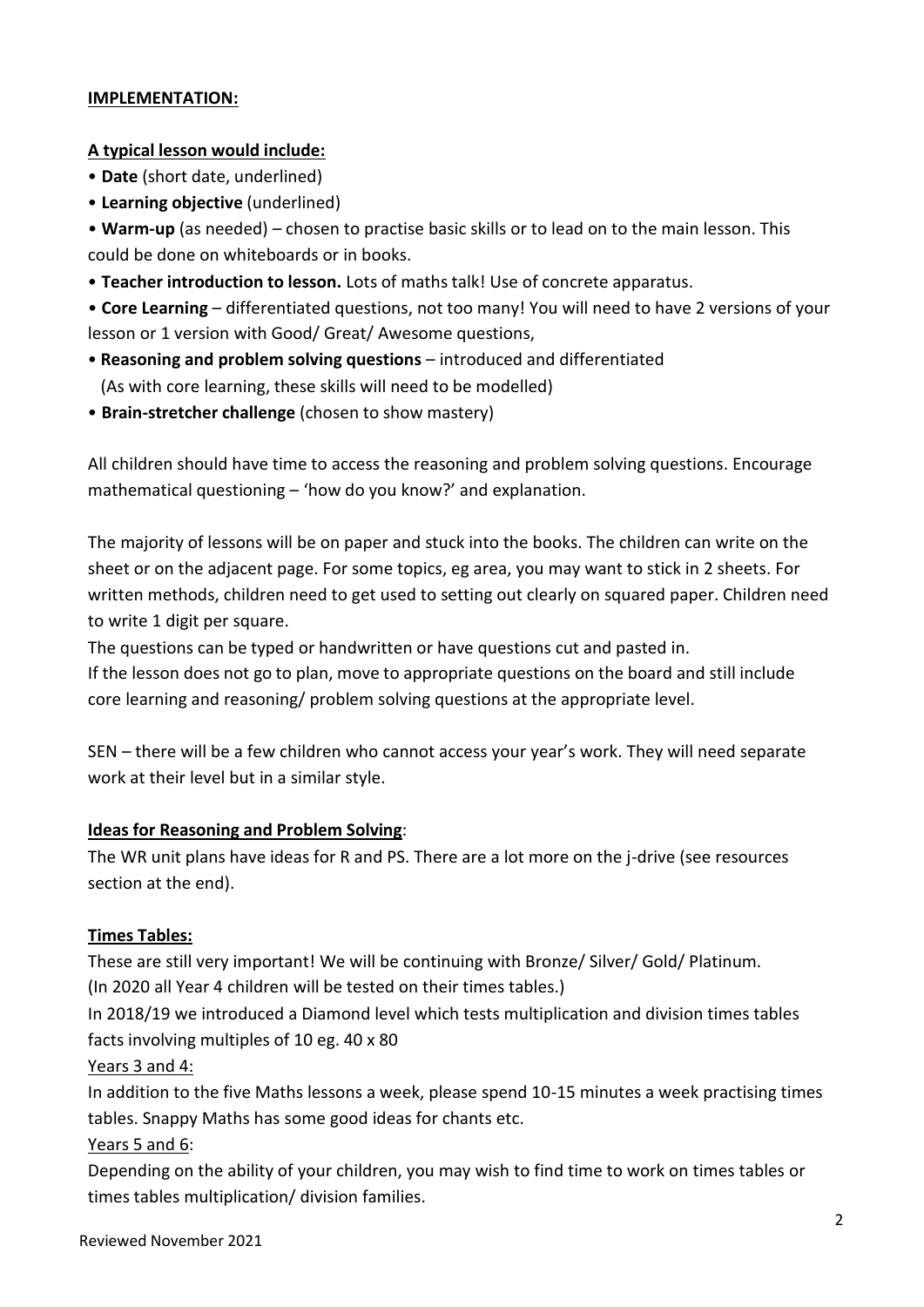### **Marking work:**

Please continue with policy of a couple of questions to correct - dabbed in pink - and then corrected in green pen as and when appropriate. This does not need to be daily – use as appropriate.

#### **A typical Maths week at Folville**:

Day 1: Warm-up + Core Learning + Reasoning and Problem Solving + Brain-Stretcher Challenge Day 2: Warm-up + Core Learning + Reasoning and Problem Solving + Brain-Stretcher Challenge Day 3: Warm-up + Core Learning + Reasoning and Problem Solving + Brain-Stretcher Challenge Day 4: Warm-up + Core Learning + Reasoning and Problem Solving + Brain-Stretcher Challenge Day 5: Flashback Friday + Times Tables Assessment

### **IMPACT:**

#### **Assessment and moderation:**

We will use the White Rose Arithmetic and Reasoning tests on a termly basis. Year 6 will be working towards the Key Stage 2 SATS.

To assess and moderate the children's skills, we need to know that work is independent. With that in mind, we have a weekly assessment/ review - Flashback Friday. This lesson would also include your weekly times tables assessment session.

Each child has a folder with plastic pockets. Each week, insert their Flashback Friday sheet and their times tables sheet. Also insert the termly Maths tests.

**Flashback lesson**: (parts in either order)

#### Part 1: Times tables

30 minutes on times tables.

Allow 10 minutes to practise, 10 minutes to take the relevant test and 10 minutes to go over the answers. To achieve Silver, for example, all questions on 'Going for Silver' sheet must be completed and correct in 10 minutes.

Children who have achieved Diamond:

Use the time for additional greater depth questions/ group problem-solving/ SATs questions. (Children who whizz through their times tables aren't always the best at solving reasoning and problem-solving type questions!)